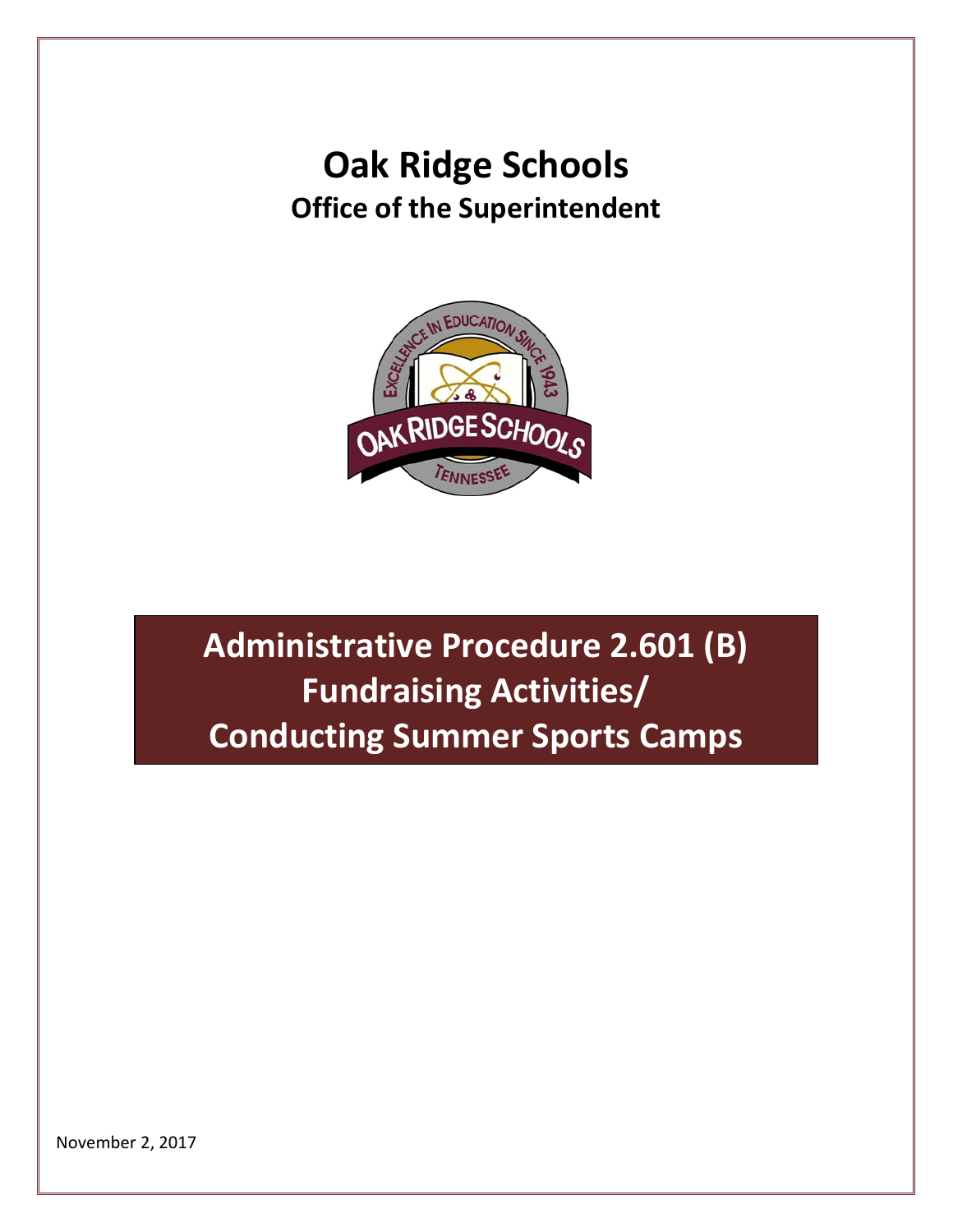## Conducting Summer Sports Camps

Oak Ridge Schools recognizes the inherent value of hosting summer sports camps utilizing facilities owned by the district. This procedure is not intended to discourage summer sports camps and all requests to host summer sports camps utilizing district facilities will be considered on a case-by-case basis. Employees/coaches authorized to host a summer sports camp utilizing district facilities must conform to this procedure.

Summer sports camps will be considered school fundraisers and must be conducted in compliance with laws, rules, regulations, and policies governing fundraising activities. Prior to any summer sports camp being planned, organized, or conducted that will advertise using the district's/school's name or logo, that will utilize student-athletes from the district in conducting the summer sports camp, and/or that will utilize district's facilities, this administrative procedure must be followed. The intent of this administrative procedure is to ensure compliance with *Tennessee Internal School Uniform Accounting Policy Manual* as well as policies of the Oak Ridge Board of Education including, but not limited to, the following:

- **1)** Policy 3.206 school facilities may not be used for private profit;
- **2)** Policy 5.601 employees of the district will not engage in, or have financial interest in, any activity that raises a reasonable question of conflict of interest with their duties and responsibilities as members of the school staff. This includes but is not limited to the following: (1) School employees may not purchase for sale to students any goods or equipment *or render any service to the school system on a commission basis*" (emphasis added);
- **3)** Policy 2.601 no school employee shall personally benefit from any fundraising activity; and,
- **4)** Policy 5.607 an employee *will not perform any duties related to an outside job during their regular working hours* or during the additional time that the responsibilities of the position require, nor will *an employee use any district facilities, equipment, or materials in performing outside work*." This policy further provides, "When the periods of work are such that certain evenings, days or vacation periods are duty-free, the employee may use such off-duty time for the purposes of compensation provided all the following conditions are met: (4) *The individual does not receive compensation for work that is customarily within their regular position*" (emphasis added).

#### **APPROVAL PROCESS**

#### **Prior to any summer sports camp being planned, organized, advertised, or conducted, the employee requesting to hold the summer sports camp must:**

- **1)** Fill out the "Summer Sports Camp Fundraising Authorization" providing specific detail of the proposed activity.
	- This form must be filled out in its entirety and must be specific.
	- The "Purposed Uses of Funds Raised" section must detail all anticipated expenses of the summer sports camp including, but not limited to, pay for other school employees assisting in the summer sport camp, pay for any referees/umpires, cost of any/all supplies, proposed pay for the camp coordinator of the fundraiser, and how the remaining profit will be expended.

November 2, 2017